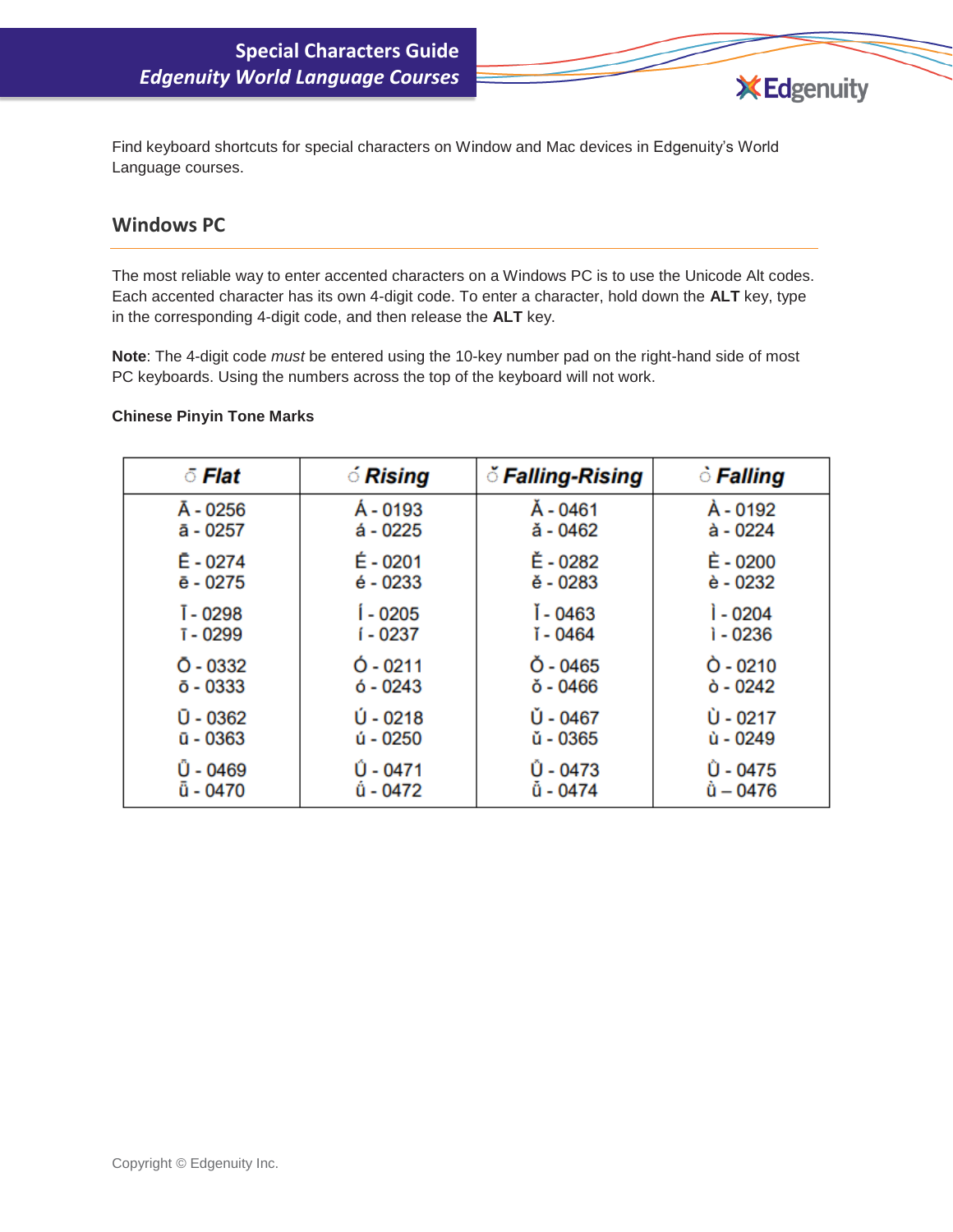# **Special Characters Guide (continued)**

#### **French Accents**

| Α                    | E                      |                      | Ο                    | U                      | <b>Other</b>                  |
|----------------------|------------------------|----------------------|----------------------|------------------------|-------------------------------|
| À - 0192<br>à - 0224 | È - 0200<br>è - 0232   |                      |                      | Ù - 0217<br>ù - 0249   | $C - 0199$<br>$c - 0231$      |
|                      | É - 0201<br>$é - 0233$ |                      |                      |                        | <b>CE-0140</b><br>œ - 0156    |
| - 0194<br>â - 0226   | Ê - 0202<br>ê - 0234   | Î - 0206<br>î - 0238 | Ô - 0212<br>ô - 0244 | Û - 0219<br>$0 - 0251$ | $\kappa$ - 0139<br>$* - 0155$ |
| Ä - 0196<br>ä - 0228 | Ë - 0203<br>ë - 0235   | Ï - 0207<br>ï - 0239 |                      | Ü - 0220<br>ü - 0252   | $€ -0128$                     |

## **German Accents**

| ∼                    |  |                               | U                    | <b>Other</b>                    |
|----------------------|--|-------------------------------|----------------------|---------------------------------|
| Ä - 0196<br>ä - 0228 |  | $\ddot{O}$ - 0214<br>ö - 0246 | Ü - 0220<br>ü - 0252 | $B - 0223$<br>$\epsilon$ - 0128 |

**Latin Accents**

| Ā - 0256 | E - 0274 | í - 0298 | $0 - 0332$       | $U - 0362$       |
|----------|----------|----------|------------------|------------------|
| ā - 0257 | ē - 0275 | T - 0299 | $\bar{o}$ - 0333 | $\bar{u}$ - 0363 |

### **Spanish Accents**

|                      |                      |                     | Ο                        | U                      | <b>Other</b>                              |
|----------------------|----------------------|---------------------|--------------------------|------------------------|-------------------------------------------|
| Á - 0193<br>á - 0225 | É - 0201<br>é - 0233 | $-0205$<br>í - 0237 | $0 - 0211$<br>$6 - 0243$ | $U - 0218$<br>ú - 0250 | Ñ - 0209<br>ñ - 0241                      |
|                      |                      |                     |                          | Ü - 0220<br>ü - 0252   | i - 0161<br>0191 - خ<br>$\epsilon$ - 0128 |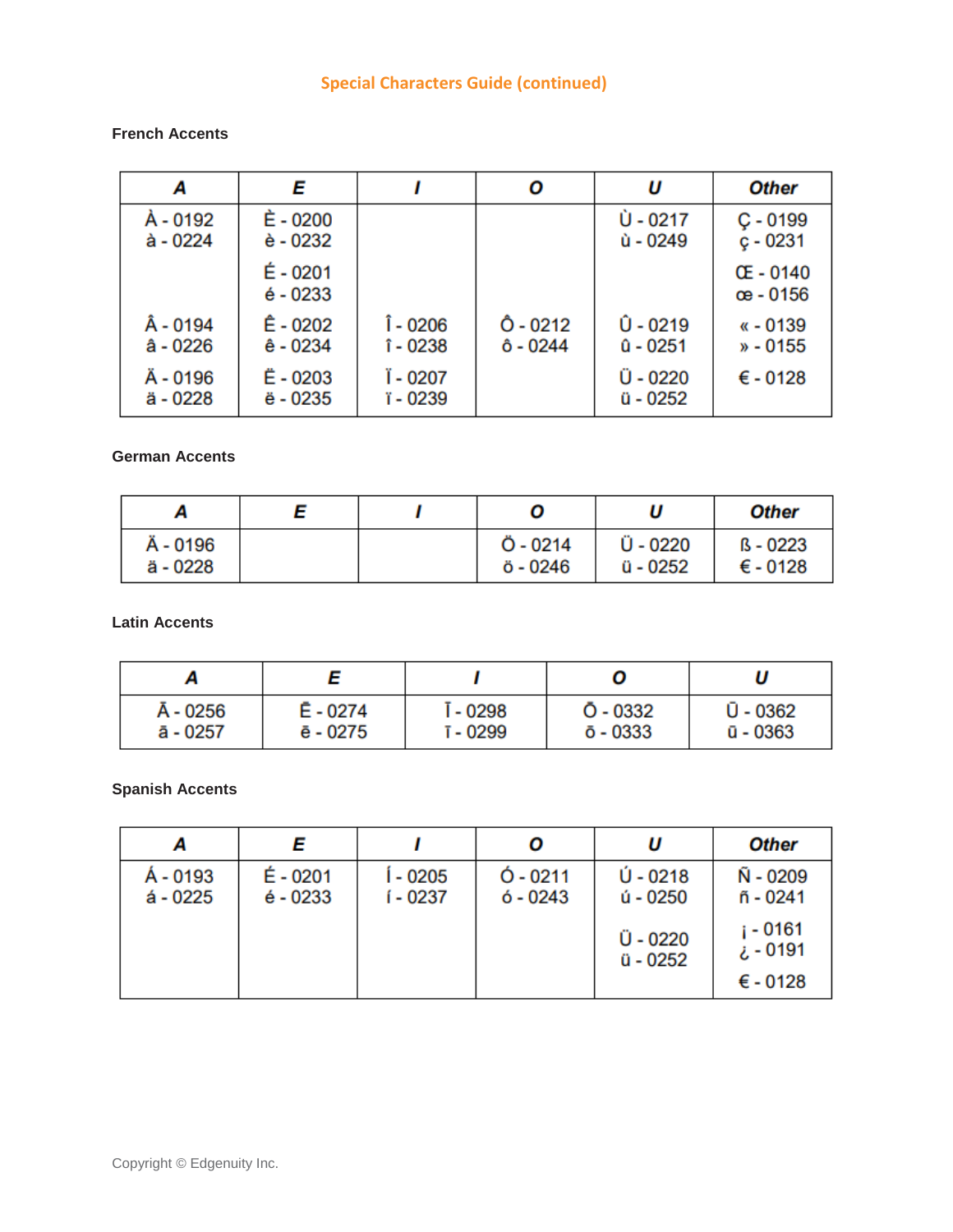## **Mac OS X – US Keyboard**

The first method of entering accents (OS X 10.7 or newer) consists of holding down the letter key that you would like to add an accent to, and selecting the accented version of the letter they want. This can be done either by pressing the corresponding number key or clicking the character directly.

The second method consists of holding down the option key (and sometimes the **SHIFT** key) and pressing an accent hotkey to select the accent to use, releasing both keys, and then typing the letter over which the user would like the accent to appear.

> KEY:  $\infty$  - The option (alt) key ि-The shift key , - Release all keys

For example,  $\sim$  + e, e will produce é, but  $\sim$  + e,  $\hat{v}$  + e will produce É

#### **French Accents**

| ் Grave Accent                                       | <i><b>ó Acute Accent</b></i>                 | <i><b>Circumflex</b></i>                                      | <i><b>៉Umlaut</b></i>            |
|------------------------------------------------------|----------------------------------------------|---------------------------------------------------------------|----------------------------------|
| $\infty$ + $\infty$ , letter                         | $\infty$ + e, letter                         | $\infty$ + i , letter                                         | $\infty$ + u, letter             |
| C Cedilla                                            | <b>Œ OE Diagraph</b>                         | « » French Quotes                                             | € Euro Symbol                    |
| $\mathsf{C}$ - $\nabla \mathbb{T}$ c<br>$c - \infty$ | $CE - \sim \hat{U}$ q<br>$\alpha$ - $\alpha$ | $\kappa$ - $\sim$ \<br>$\mathbf{v}$ - $\infty$ T $\mathbf{V}$ | $\epsilon$ - $\infty$ $\alpha$ 2 |

**German Accents** 

| <i>៉Umlaut</i>       | <b>ß</b> Eszett  | $\epsilon$ Euro Symbol |
|----------------------|------------------|------------------------|
| $\infty$ + u, letter | $\mathbf{r}$ + s | € - ~î 2               |

#### **Spanish Accents**

| <i><b>ó Acute Accent</b></i> | <i><b>៉Umlaut</b></i> | ି Tilde              | $\in$ Euro Symbol                |
|------------------------------|-----------------------|----------------------|----------------------------------|
| $\infty$ + e , letter        | $\infty$ + u, letter  | $\infty$ + n, letter | $\epsilon$ - $\infty$ $\alpha$ 2 |
|                              |                       |                      |                                  |
| $\sim$ 1 /                   | าะ 1                  |                      |                                  |